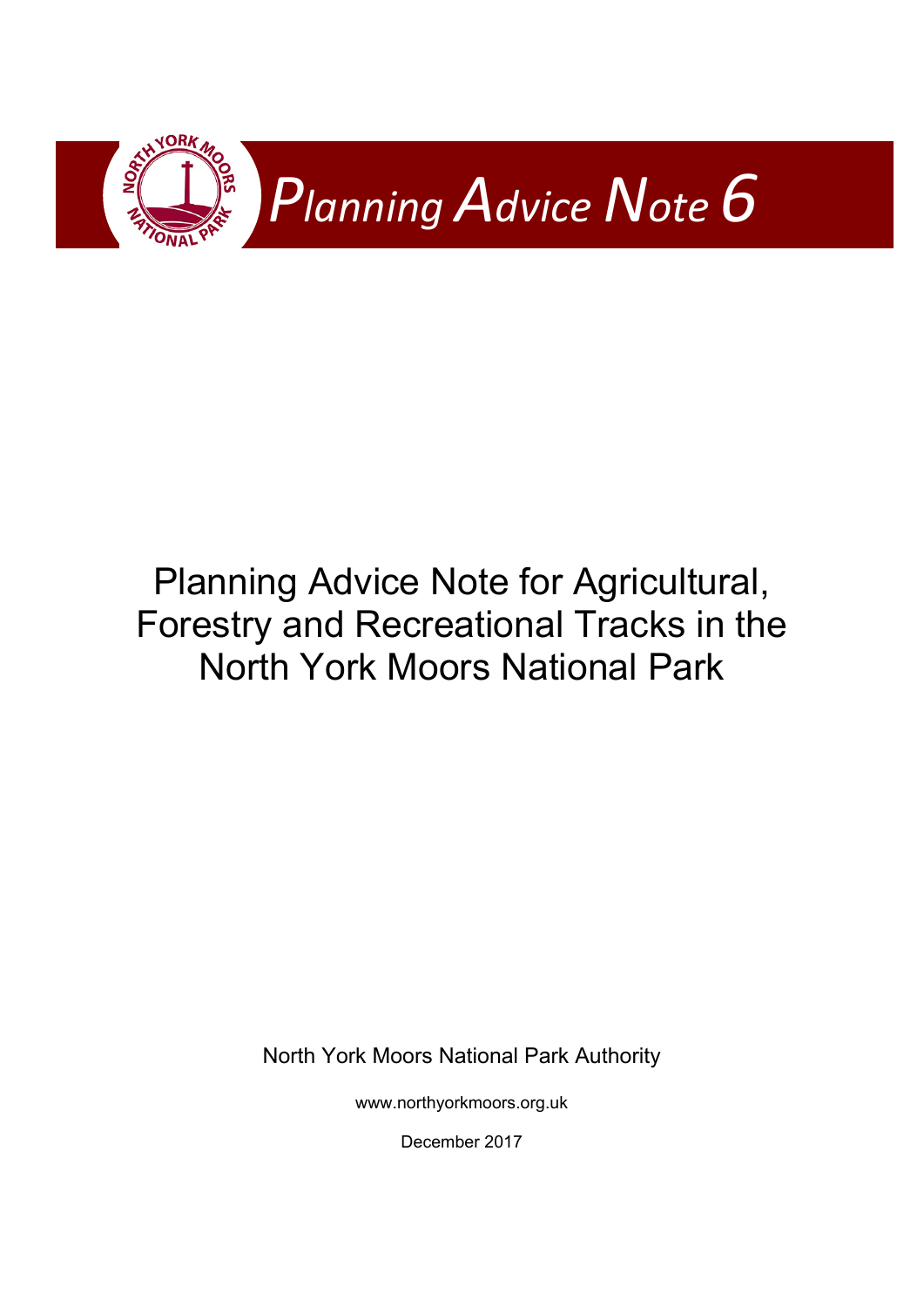# **Contents**

- **1. Preface**
- **2. Introduction**
- **3. Definitions**
- **4. Planning Legislation and Background**
- **5. What is likely to Constitute the Development of a New Track, Alteration to an Existing Track or Track Maintenance?** 
	- **i) Proposed New Track**
	- **ii) Proposed Alterations to an Existing Track**
	- **iii) Proposed Track Maintenance**
- **6. General Planning Advice Relating to the Development of a New or Altered Track or Repairs**
- **7. Planning Enforcement Action**
- **Annexe 1** Other Relevant Legislation
- **Annexe 2** Useful Contact Details
- **Annexe 3** Case Law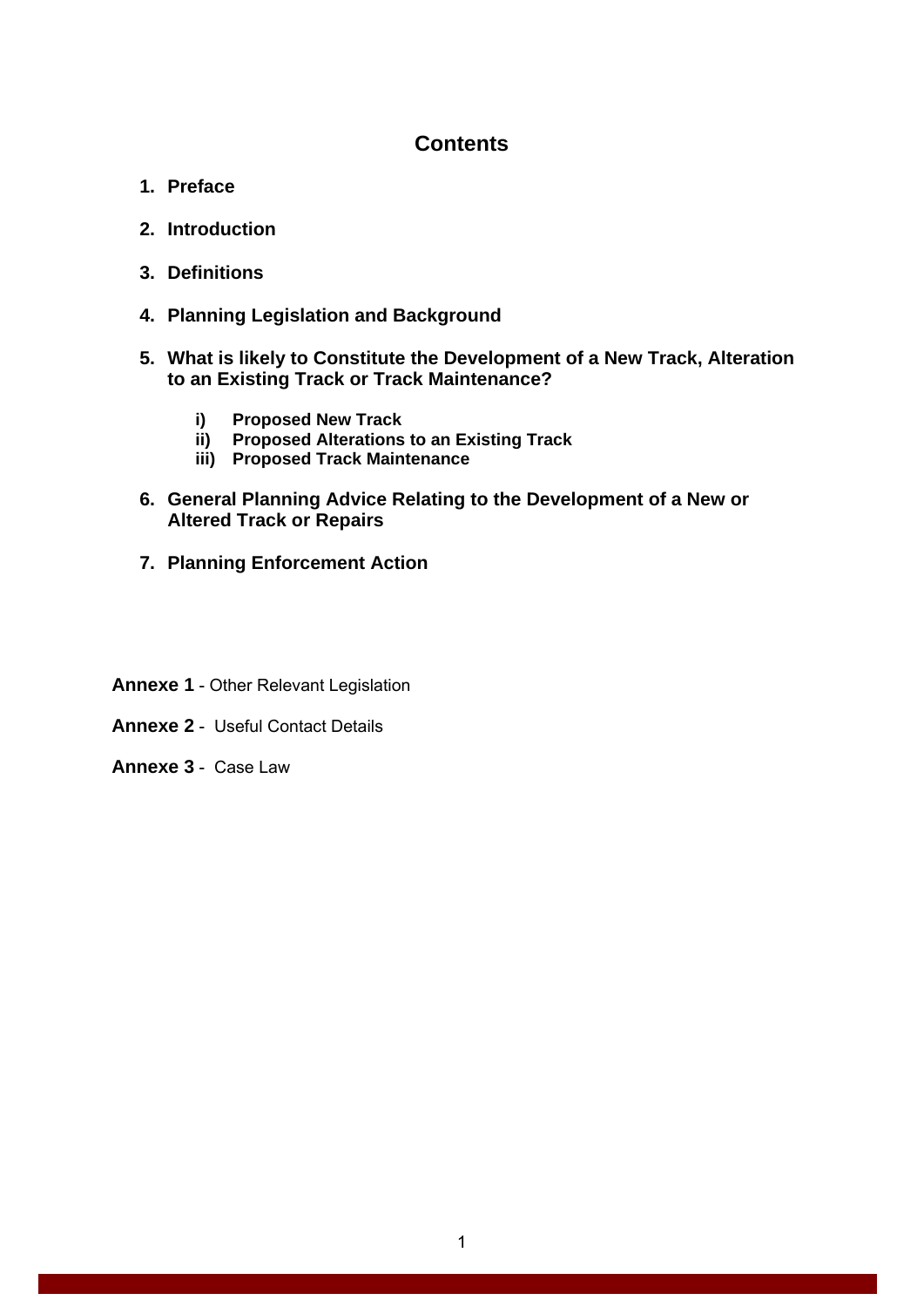# **1. Preface**

The National Park Authority is aware that the development of new tracks and the alteration or extension of existing tracks on upland moor and farm land can have significant benefits to the successful management of that land. Such developments can, however, have significant impacts on the landscape, ecology and archaeology of the National Park and therefore need to be carried out sensitively.

Planning in relation to track development is complex and is open to interpretation. Perhaps because of this, there is little in the way of guidance on the specific issue.

The public is becoming increasingly likely to complain where they see engineering operations and especially where these are in remote and sensitive locations. Planning authorities have to respond to such complaints or be open to sanctions by the Local Government Ombudsman.

Against this background, the Authority has undertaken to provide guidance about planning law as it relates to track development. As mentioned above, this is a complex field but the guide aims to set out the position that the Authority will take regarding the requirement to obtain planning consents.

We hope that this quidance will help to inform the public and developers and engender increased levels of discussion and liaison between developers and the Authority.

Andy Wilson Chief Executive (National Park Officer)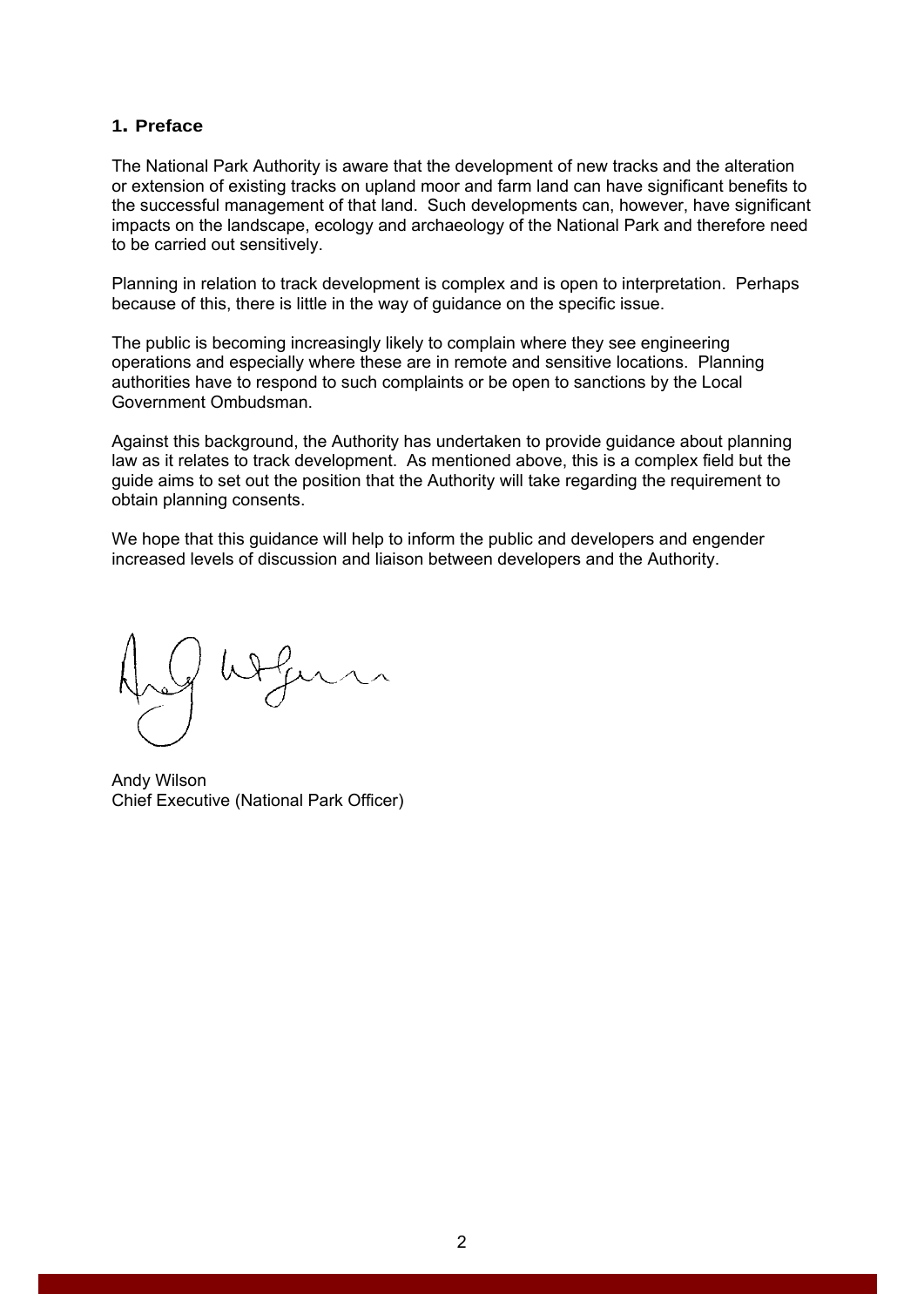# **2. Introduction**

The purpose of this advice note is to provide guidance on the development, alteration, maintenance and repair of new and existing tracks within the North York Moors National Park.

The National Park is the statutory planning authority for the National Park, it produces the planning policies contained within the Local Development Framework (LDF) and determines all planning applications, including applications for prior approval applications for agricultural or forestry development within the National Park.

The National Park is a special place and planning has an important role in safeguarding the natural and built environment. New track development, and alterations to existing tracks, can have significant effects on the landscape character, archaeology and biodiversity of the National Park. This advice note is provided to assist developers in planning for such developments. We do recognise however the need for viable land management businesses. This note simply sets out how the Authority understands the current law on the subject of tracks.

This advice relates to tracks required for agricultural, forestry or recreational purposes and does not relate to domestic or residential development.

This advice note provides;

- Information on relevant legislation pertaining to proposed track development and maintenance.
- An overview of the processes and procedures to assist in obtaining the relevant planning permissions, where necessary, for the development of, or work to, tracks.
- Guidance and direction on what other consents may be required from other statutory bodies in addition to those relating to planning control.
- Guidance to developers/land owners/agents which seeks to minimise the impact of new or upgraded tracks on the landscape.
- Information relating the National Park Authority's enforcement service should unauthorised work take place without the necessary planning consent.
- This note has been prepared by the North York Moors National Park Authority with collaboration with Natural England. Although it provides planning guidance only, reference will be made throughout to the need to consult with Natural England, as their own consent may be required for proposed work in addition to any planning consent or notification.
- The note is intended for planning guidance as an aid to land owners, land agents, environmentalists and planners, and it does not purport to be a definitive legal reference document or statement of the law. It has been prepared with the benefit of recent case law and is based on the Authority's interpretation of the current legislation. (As with any advice note these views may change in time as further case law on this subject emerges.)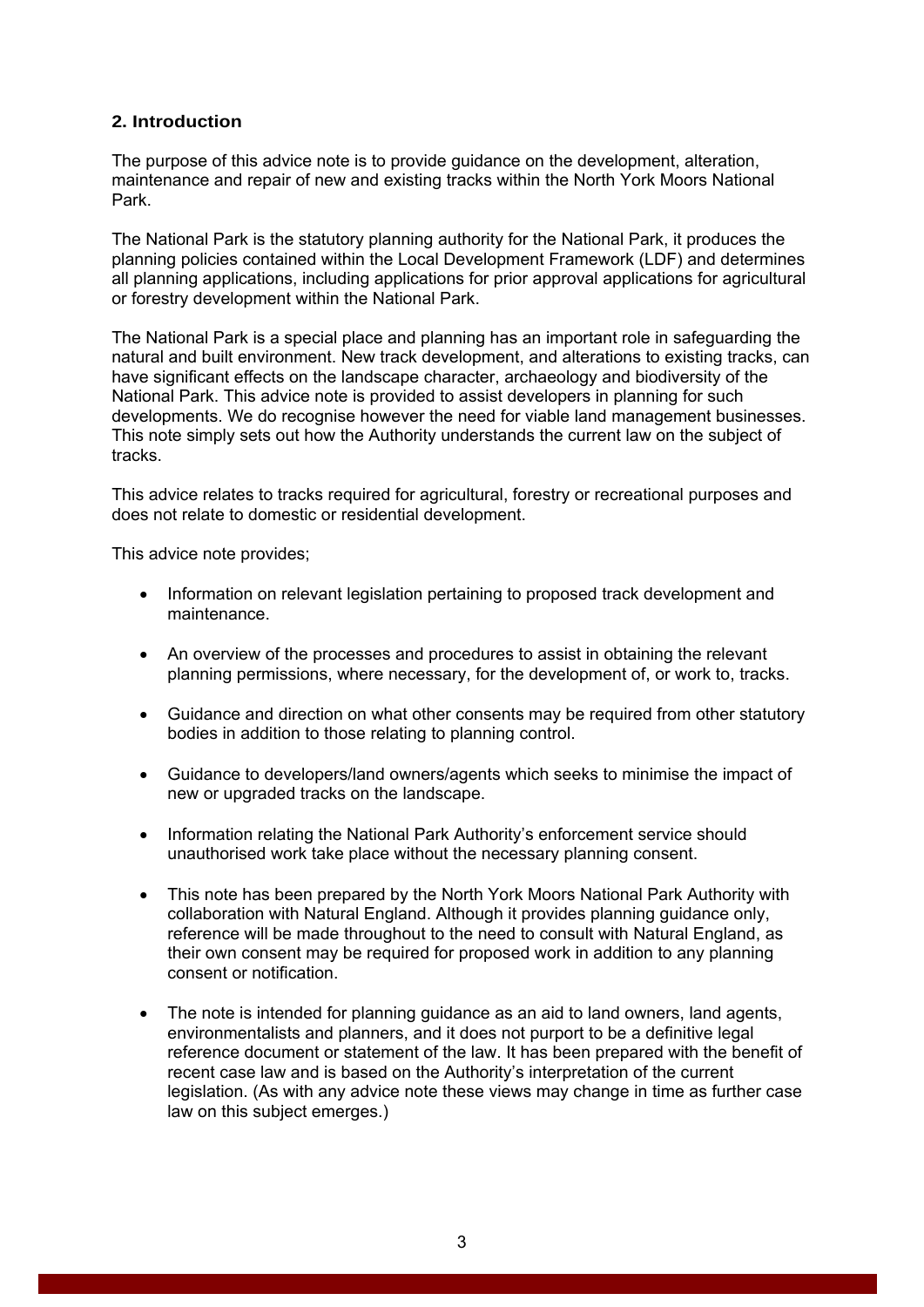# **3. Definitions and Abbreviations**

'Developer' – Also includes the land owner, land agent, planning consultant and any tenant.

'European site' – Is a site designated through European Union Law for its nature conservation features. Includes Special Protection Area (SPA) for its bird interest and Special Area of Conservation (SAC) for its habitat and/or other species interest.

'GPDO' - The Town and Country Planning (General Permitted Development) (England) Order 2015

- 'LDF' Local Development Framework
- 'LPA' Local Planning Authority
- 'NPA' National Park Authority
- 'NYMNPA' North York Moors National Park Authority
- 'SAC' Special Area of Conservation
- 'SPA' Special Protection Area
- 'SSSI' Site of Special Scientific Interest



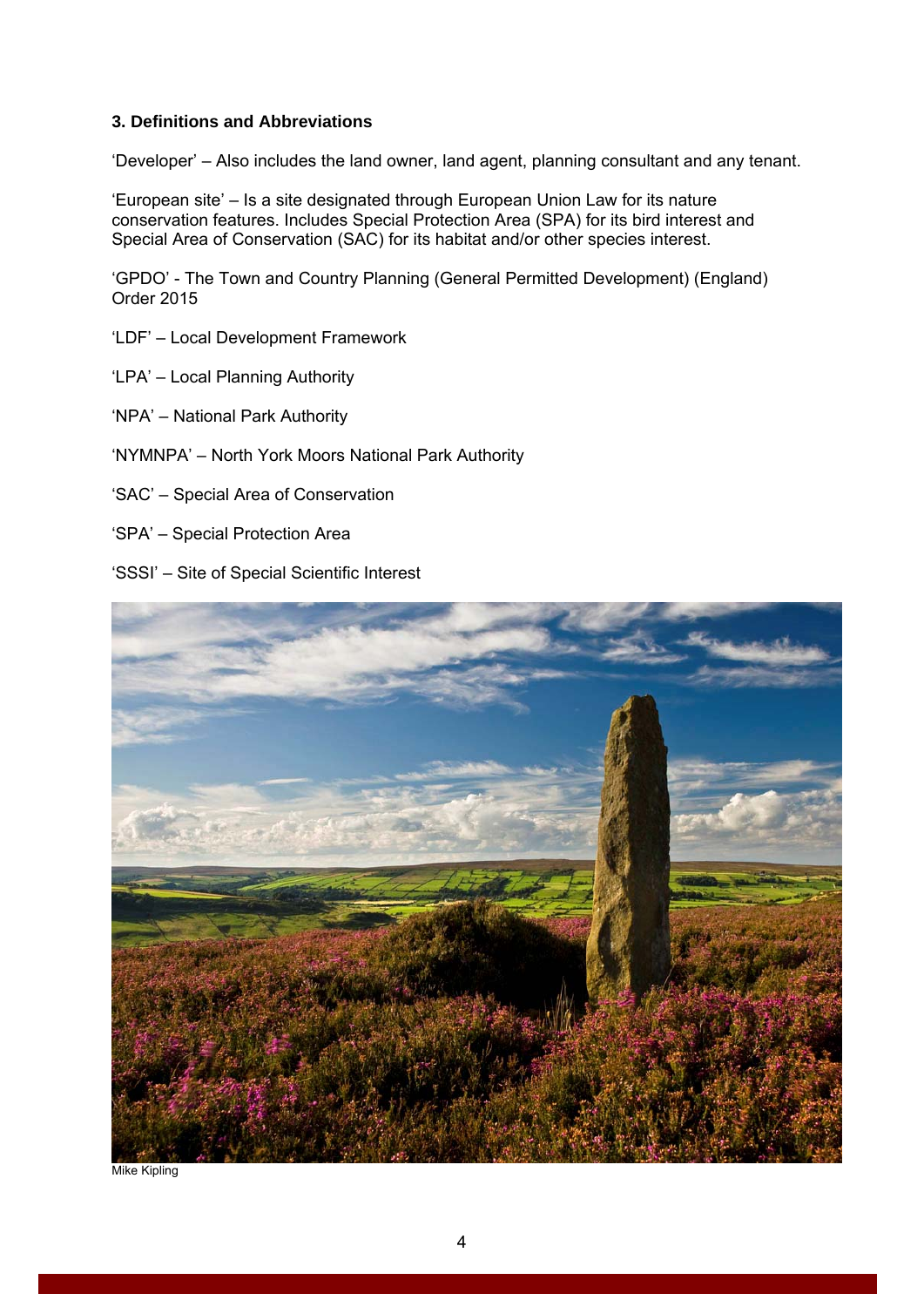# **4. Planning Legislation and Background**

This section provides an overview of the effect of the relevant legislation and case law on the development of, and works to, tracks for agricultural, forestry or recreational purposes.

Planning legislation is complicated and the interpretation of the legislation is a result of emerging case law. This section of the advice note aims to provide definitions of '*development*' and '*agriculture*' and to provide a brief overview of the most relevant extracts of planning law and cases relating to track development.

# **Development**

Section 55 of the **Town and Country Planning Act 1990 (the Act)**, defines 'development' as;

#### '*the carrying out of building, engineering, mining or other operations in, on, over or under land, or the making of any material change in the use of any building or other land*.'

The creation of a track or the alteration of a track on land is usually defined as an 'engineering operation' and is therefore regarded as 'development' for planning purposes.

Planning permission is required for almost all development. This may be given as the result of an express application made to the relevant planning authority, or it may be conferred by a Development Order. Permission conferred by the Town and Country Planning (General Permitted Development) (England) Order 2015 ("the GPDO") is commonly known as "permitted development". Further advice on permitted development will be provided in detail below.

Broadly speaking, the relevant permitted development rights might fall under Part 6 (Agricultural and forestry) or Part 9 Class E (Development relating to roads).

# **Agriculture**

At the outset it is also important to set out the definition of what constitutes '*agriculture*'. The Act defines agriculture as follows:

'*agriculture includes horticulture, fruit growing, seed growing, dairy farming, the breeding and keeping of livestock (including any creature kept for the production of food, wool, skins or fur or for the purpose of its use in the farming of land), the use of land as grazing land, meadow land, osier land, market gardens and nursery grounds, and the use of land for woodlands where that use is ancillary to the farming of land for other agricultural purposes, and 'agricultural' shall be construed accordingly*;'

It has long been accepted by planning authorities that the management of land for sporting shooting is not considered to be 'agriculture' but a recreational pursuit. The decision of the House of Lords (*Earl of Normanton v. Giles 1980*) gives some clarity on this point (see Annexe 3).

For this reason, developers are advised that if the primary purpose of the new track, or the proposed work to the track is not 'reasonably necessary' for the purposes of agriculture or forestry, and is required to enhance or manage the use of the land for recreational purposes (e.g. recreational shooting) then the developer cannot benefit from the permitted development rights provided for under Part 6 of the GPDO (which are set out below) and which solely relate to tracks required for agriculture or forestry.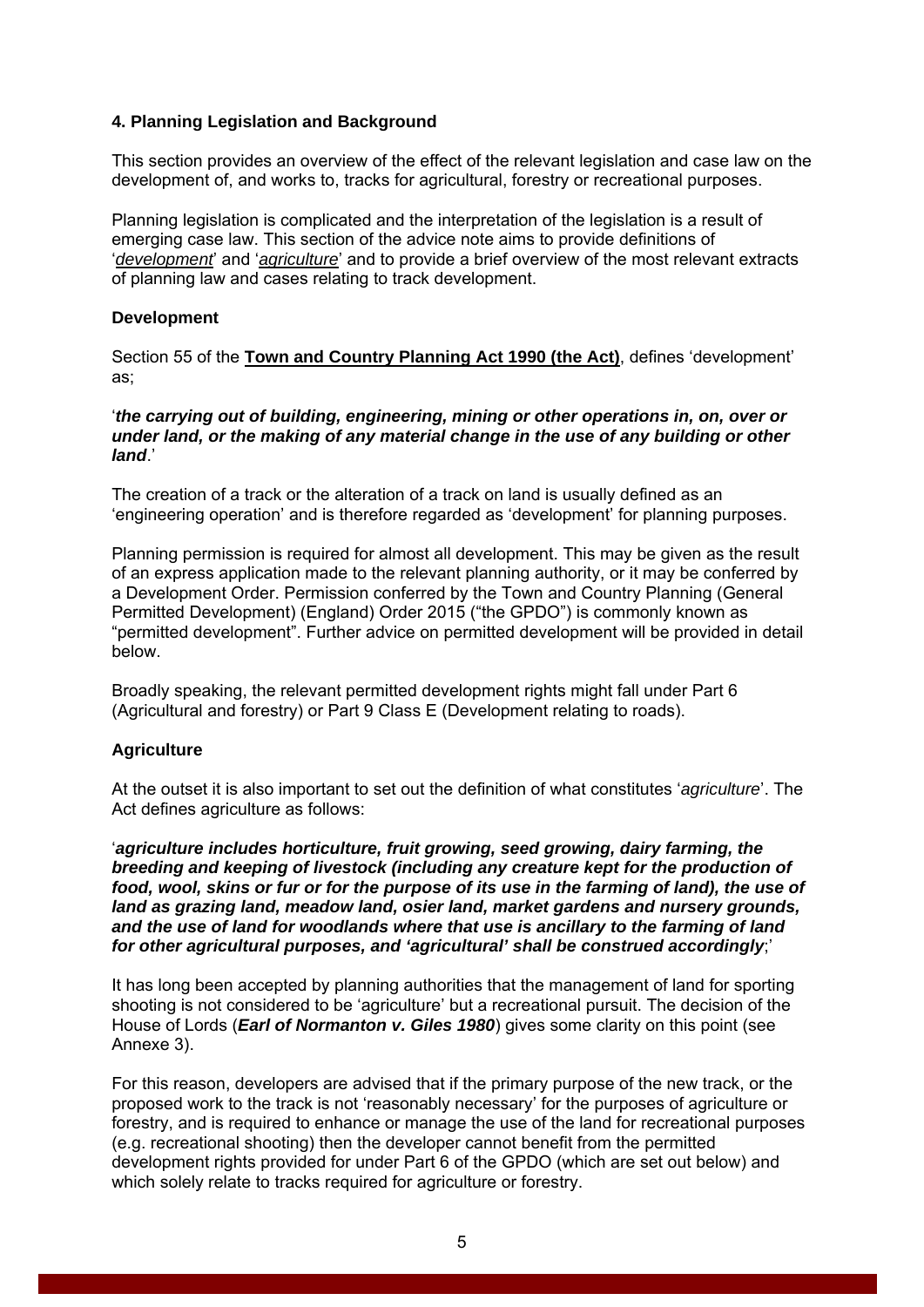Part 9 (Class E), also dealt with below, relates only to works of maintenance of improvement to existing tracks.

#### **Under these circumstances planning permission will always be required for all new tracks, or alterations and extensions to existing tracks, on land required primarily for recreational purposes.**

Planning application forms and further guidance on submitting your application can be obtained from the North York Moors National Park Office, or be downloaded from the Authority's web site www.northyorkmoors.org.uk . Any planning application will be considered against the policies contained in the Authority's Local Development Framework (http://www.nym-web.co.uk/ldf/index.html) and national planning policy (including the National Planning Policy Framework 2012.) Further general advice in relation to planning matters can be obtained from the National Planning Portal (www.planningportal.gov.uk).

New tracks or alterations to existing tracks "reasonably necessary" for agriculture or forestry purposes constitute 'development' and will benefit from 'permitted development rights' as explained below.

#### **The Town and Country Planning (General Permitted Development) (England) Order 2015 (GPDO) (Schedule 2, Part 6)** provides a general planning permission known as 'permitted development rights' for certain types of development. The GPDO and the permitted development rights provide for the construction of new tracks or the alteration of existing tracks, on agricultural or forestry land, provided that the proposals are '*reasonably necessary for the purposes of agricultural or forestry within the unit*', subject to the compliance with conditions including the following;

 The developer shall, before starting work, apply to the NPA as local planning authority for a determination as to whether prior approval of the authority will be required to the siting and means of construction of the private way. The Authority has 28 days to respond.

 Where the development involves the extraction of any mineral from the land or the removal of any mineral from a mineral-working deposit, the mineral shall not be moved off the unit.

 On a site designated as a Special Protection Area (SPA) or Special Area of Conservation (SAC) tracks can only be constructed if it can be ascertained that the development **will not adversely affect the integrity** of the European site (either alone or in combination). Regulation 73 of the Conservation of Habitats and Species Regulations 2010 also makes prior approval of the authority a condition of GPDO where operations take place within a European site. It should be noted that other consents may also be required from Natural England before works can commence (see Annexe 1).

The necessary forms, schedule of fees and guidance for an application for prior approval can be obtained from the National Park Office by phone or on http://www.northyorkmoors.org.uk/planning (See Annexe 2 for contact details).

In assessing any application for prior approval, the National Park Authority will consider the design, siting and materials, in addition to their statutory duty to consider the effects of the proposed development on the historic environment (including scheduled ancient monuments, listed buildings and their settings), landscape in terms of visual amenity, and biodiversity, which includes having regard to sites designated for their nature conservation value i.e. SSSIs, SACs, SPAs.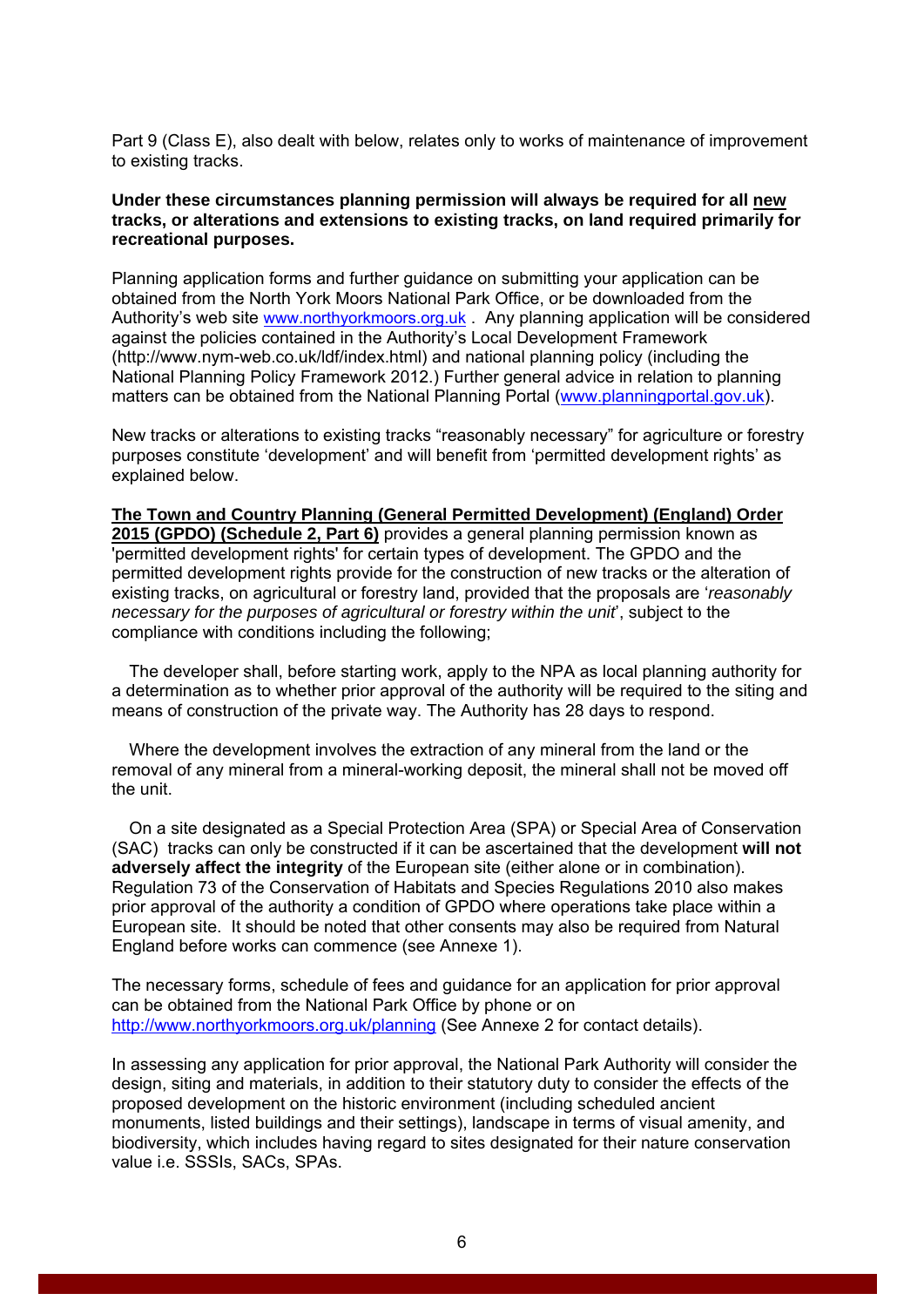Policies in the LDF http://www.northyorkmoors.org.uk/planning will be taken into account when assessing such applications, together with national planning policy (and, where appropriate, the Conservation of Habitats and Species Regulations 2010).

Where works are approved through the planning application process and as part of that process Natural England has been formally consulted and raised no objections then no additional consent from Natural England is required.

If an application is refused, or conditions are attached, there is a right of appeal to the Planning Inspectorate. (www.planning-inspectorate.gov.uk).

However, it should be noted that permitted development rights do not extend to:

 Tracks or works to tracks, other than that provided for in Schedule Part 9 (Class E) of the GPDO (see below), within 25 metres of a classified road.

Works not reasonably necessary for agriculture or forestry purposes.

As such planning permission will be required. Any planning application will be considered against the policies contained in the Authority's Local Development Framework, national planning policy, and other material considerations.

Schedule 2 Part 9 (Class E) of the GPDO 2015 relates to works or repairs to un-adopted streets and private ways. It allows the carrying out of work 'within the boundaries' of an unadopted street or private way for the maintenance or improvement of the street or way without the need for either planning notification or planning permission. Further advice on what constitutes 'maintenance or improvement' is provided in Section 5 below.

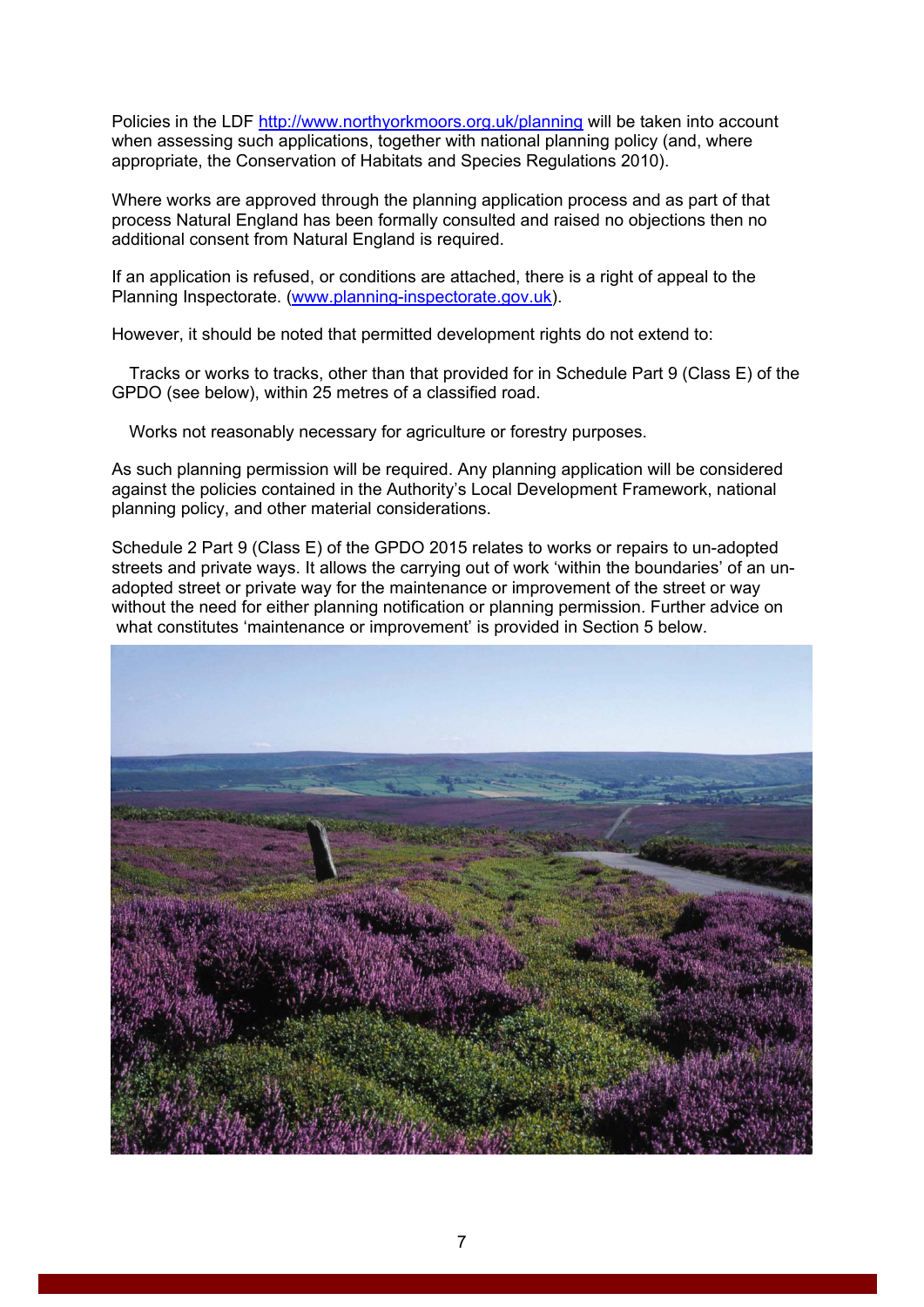# **5. What is Likely to Constitute the Development of a New Track, Alteration to an Existing Track or Track Maintenance or Improvement?**

This part of the advice note provides developers with specific guidance on what type of work to a track may require planning permission, or prior approval under permitted development rights.

As with any advice it is always wise to consult the National Park Authority prior to commencing any work, due to the complexity of the planning legislation, and the particular site circumstances of the land or development. This will reduce the risk of potentially damaging important features of interest and the possibility of any necessary remedial works.

# **i) Proposed New Track Creation**

The formation of a new track involving the excavation, scraping and laying a hard surface, whether that be full surface width, or the laying of twin trods, where there has previously been no form of surfacing, constitutes the creation of a new track, and will always require either prior notification, if it is for agricultural or forestry purposes (Part 6, GPDO), or full planning consent if it is not required for an agricultural or forestry purpose, or if it is within 25 metres of a classified road. Such work is considered to constitute an 'engineering operation' and therefore falls within the definition of 'development' as set out in section 4 of this note above.

#### **If the new track is required primarily to facilitate or to enhance recreational purposes (e.g. shooting) full planning consent will always be required.**

Even if there has been a 'historical route' used by vehicles, if there is little evidence of this on the ground, and there is no conclusive evidence that supports this, works such as excavation and/or the laying of surfacing etc would constitute a new track in planning terms, as an 'engineering operation', and will either require prior notification, if for agricultural or forestry purposes, or planning permission as set out above.

It is always advisable to seek the advice of the Area Planning Officer prior to the submission of either an application for prior approval, or for planning permission for a new track, as they will be able to offer you advice on the likely outcome of the application required, or suggest ways to minimise its landscape/biodiversity/archaeological impact.

Contact information for the Planning Team is provided in Annexe 2 and the relevant forms and guidance on fees, submission of plans and supporting information etc can be obtained from www.northyorkmoors.org.uk.

#### **Please note:**

A) If a new track is required for the purposes of agriculture or forestry, the submission of an application for prior approval is required. The planning authority then has 28 days in which to consider whether prior approval of the proposals is required and to undertake the necessary consultations to assess its likely impact on the landscape, archaeology and biodiversity.

B) In assessing any consultation for prior approval, or a planning application for proposed work within or affecting a SSSI, SAC or SPA (see Annexe 1), the National Park Authority is required to consult Natural England, and their advice will be a material consideration in reaching any decision.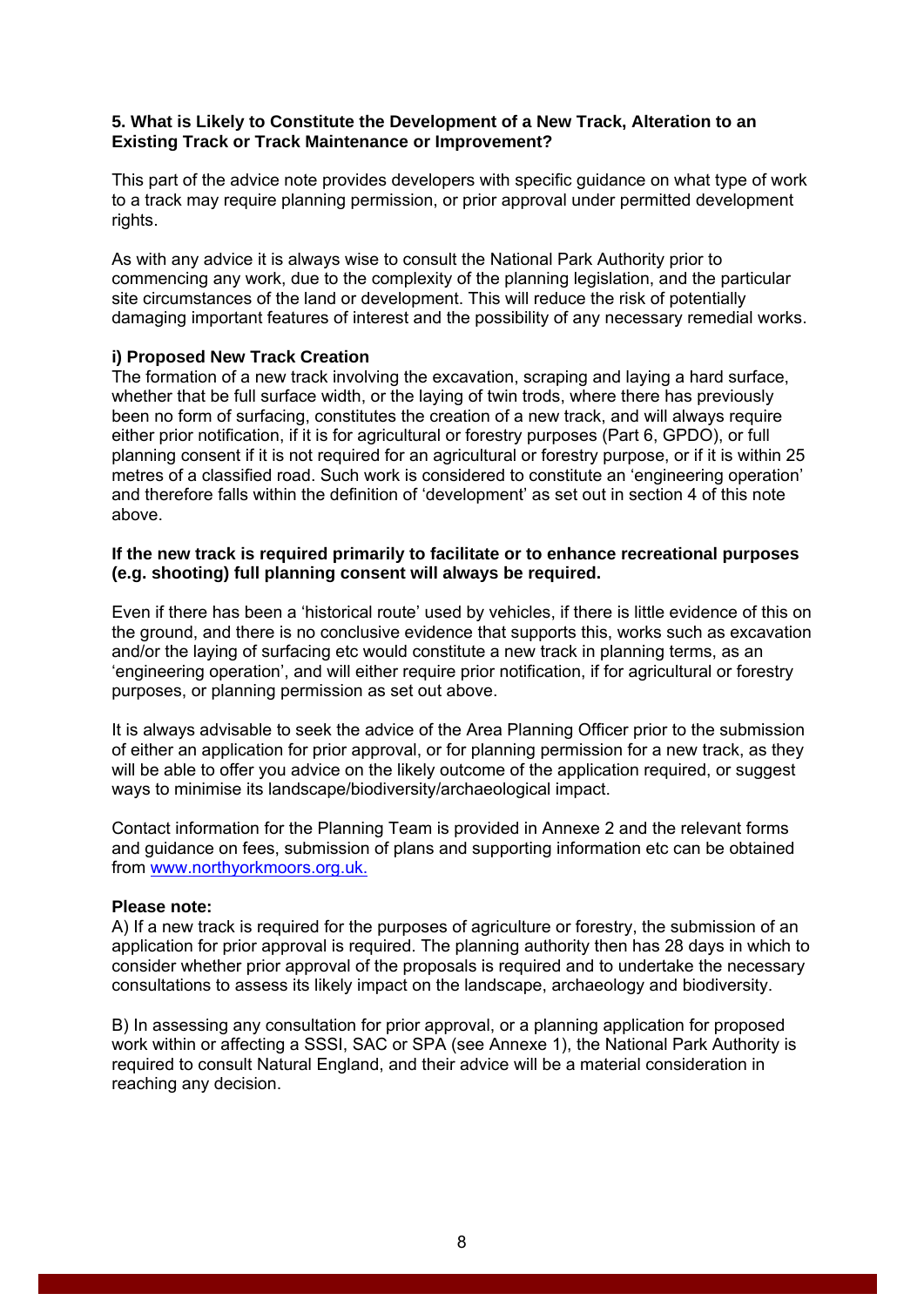#### **ii) Proposed Alterations to Existing Tracks**

This is the area where there is least clarity offered by the legislation, and as such, it is advisable to instigate early consultation with the Area Planning Officer to clarify the extent of the works, and the planning position in advance of any work taking place. (Contact details in Annexe 2)

It is clear from the wording of **Parts 6 and 9 of the GPDO** that works requiring notification or planning consent from the National Park Authority, if not reasonably necessary for agricultural or forestry purposes, include the following;

 The widening of an existing track or private way outside the boundaries of the existing track or private way.

 The provision of turning circles or areas of hard standing for the parking of vehicles outside the boundaries of the existing track or way.

 The digging of new drainage ditches adjacent to an existing track or private way outside the boundaries of the existing track or way.

Works within 25 metres of a classified road will require planning consent.

In addition, track alterations or upgrades requiring planning permission or prior approval, if reasonably necessary for agricultural or forestry purposes, may also include the following;

Total or partial width surfacing where there is evidence of existing partial surfacing.

The provision of full or part surfacing where there has not previously been surfacing.

Engineering operations to alter camber.

The alterations noted above, depending on the extent and scale of the proposals, are likely to constitute development, as an engineering operation, which will require either planning consent or prior approval, (Part 6, GPDO) depending the purpose of the works and would not fall within Part 9 (Class E) of the GPDO.

A Planning Inspector in 2006 (Planning Inspectorate Refs APP/W9500/C/05/2002297 & A/05/1175042) determined, as part of two concurrent planning and enforcement notice appeals within the National Park boundary, that the alteration of a former twin trod track within woodland to a full width surfaced track following the same route, within the same boundaries, constituted an engineering operation for which planning permission should have been sought. He considered that the 'scale and character of the works are such that I consider they amount to more than mere maintenance or improvement such as the filling in of potholes and the like.' (paragraph 12).

**If it is determined that any proposed work does not require the planning permission or prior approval of the National Park Authority, as the Local Planning Authority (and competent authority for the purposes of the Conservation of Habitats and Species Regulations 2010), a developer must have due regard to any other relevant legislation as set out in Annexe 1 that may be applicable to their development. It is the developer's responsibility to ensure that these other statutory requirements are met and not the responsibility of the National Park Authority as Local Planning Authority.** 

**Please note** that the developer should be aware that information relating to proposed track developments/works may be shared to ensure consistency of advice between Natural England and the National Park Authority. This however does not absolve the developer of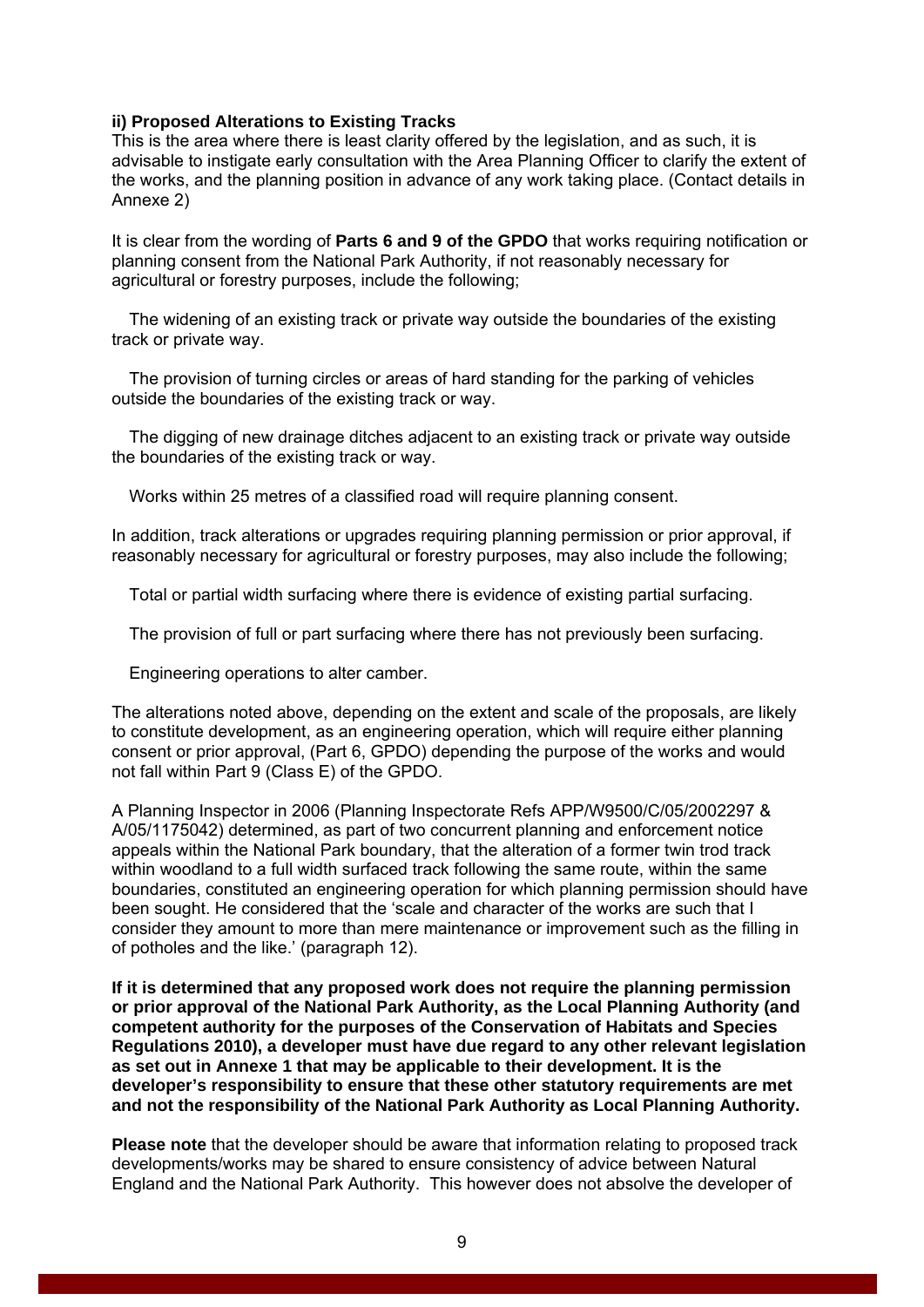their responsibility for obtaining the necessary consents from all the relevant Authorities set out in Annexe 1. (It is not possible for the LPA under existing law, to provide a single "consent" on behalf of other organisations as each organisation is responsible for determining and issuing their own consents based on relevant legislation).

#### **iii) Proposed Track Maintenance or Improvement**

Part 9 (Class E) of the GPDO permits a developer to carry out maintenance or improvement of an existing un-adopted street or private way as permitted development not requiring planning permission or prior approval.

There is no statutory definition of what constitutes 'maintenance or improvement'. It is a matter of fact and degree, and open to the Local Planning Authority's interpretation. There is no requirement for this work to be reasonably necessary for the purposes of agriculture or forestry as there is in relation to Part 6 of the GPDO.

 This work may include the laying of new surface materials where for example the existing surface materials have been washed away or worn out as permitted development without the permission of the National Park Authority as Local Planning Authority.

The infilling of potholes in an existing surface.

 To be permitted development under Part 9 (Class E) a private way must be in existence – otherwise it cannot be 'maintained' or 'improved'. A 'private way' is defined in the GPDO to mean a highway not maintainable at the public expense, or any way that is not a highway.

All proposed works must be within the boundaries of the existing private way.

 Deciding whether works are of 'improvement' does not involve assessing whether they would be works of 'alteration' in Part 6 – the definitions are not mutually exclusive. But works will go beyond an 'improvement' if they result in a track of a different character. (See Cowen v Secretary of State for Environment, Peak District National Park Authority [1999] in Annexe 3).

For clarity, engineering works constituting 'development' such as new drainage gullies alongside a track would not constitute repair, and would require the permission of the Local Planning Authority in this respect.

A developer may be required to provide evidence of the private way to support a case for works constituting permitted development. Map evidence, photographs showing surfacing or aerial photographs may be of help to the developer and the National Park Authority.

Early consultation with the Area Planning Officer to clarify the extent of the works and the planning position in advance of any development taking place is always advised (contact details are provided in Annexe 2).

It is open to a developer to submit an Application for a Lawful Development Certificate for a Proposed Use or Development (Section 192 of the 1990 Planning Act, as amended by Section 10 of the Planning and Compensation Act 1991) if agreement cannot be reached between the developer as to what constitutes permitted development under Part 9 (Class E) of the GPDO. The onus of proof is on the Applicant, and specific advice on submitting such applications is provided on the Planning Portal (www.planningportal.co.uk). The necessary forms and guidance can be obtained from the National Park Authority's offices or its web site.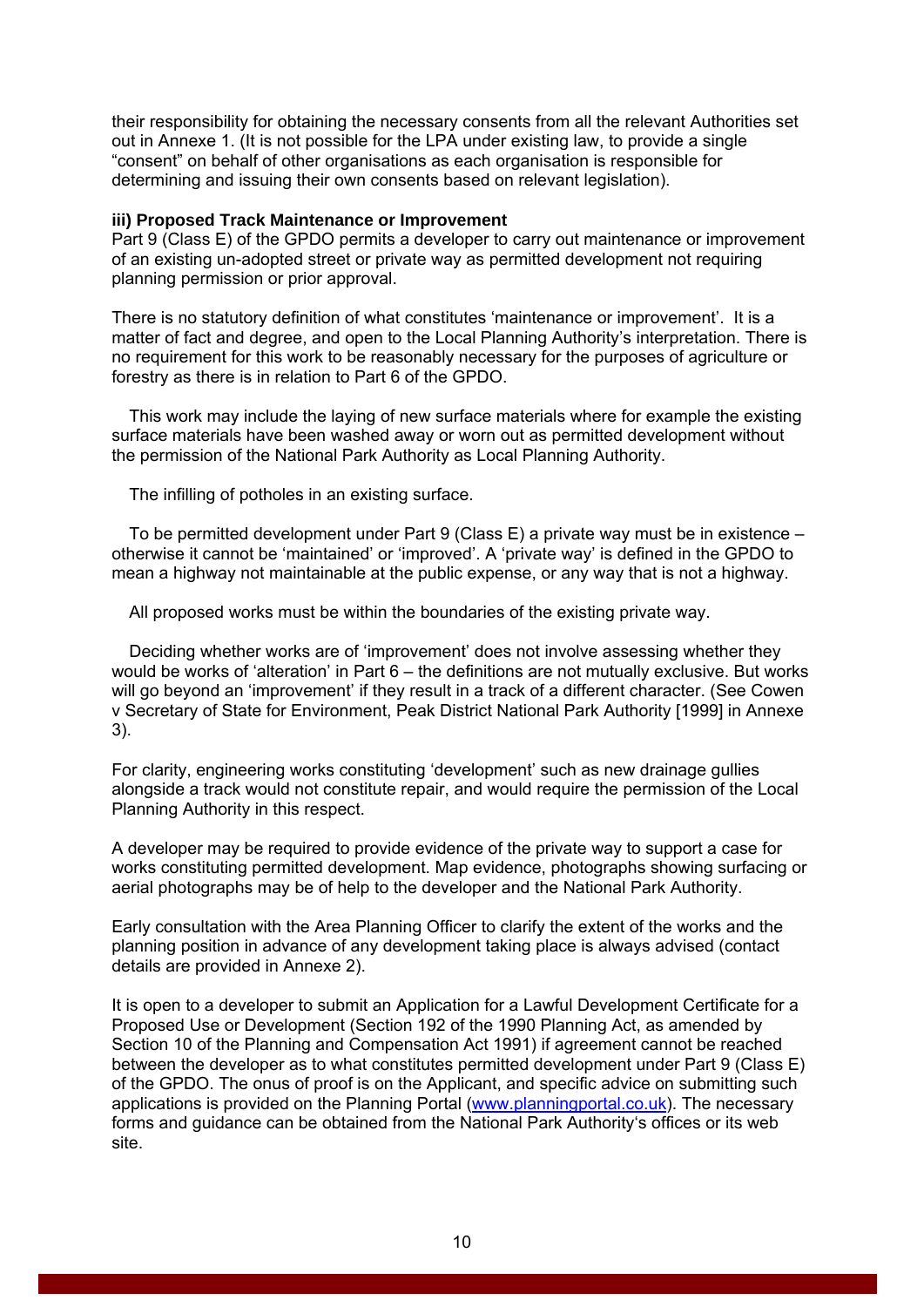**If it is determined that any proposed work does not require the consent of the National Park Authority , a developer must have due regard to any other relevant legislation as set out in Annexe 1 that may be applicable to their development. It is the developer's responsibility to ensure that these other requirements are met and not the responsibility of the National Park Authority as Local Planning Authority. For example, maintenance or improvements under Part 9 (Class E) of the GDPO may still require consent under The Countryside and Rights of Way Act 2000 (CROW) or Habitats Regulations.** 

**Please note** that the developer should be aware that information relating to proposed track developments/works may be shared between the National Park Authority and Natural England to ensure consistency of advice between the two organisations. This, however, does not absolve the developer's responsibility for obtaining the necessary consents from all the relevant Authorities set out in Annexe 1.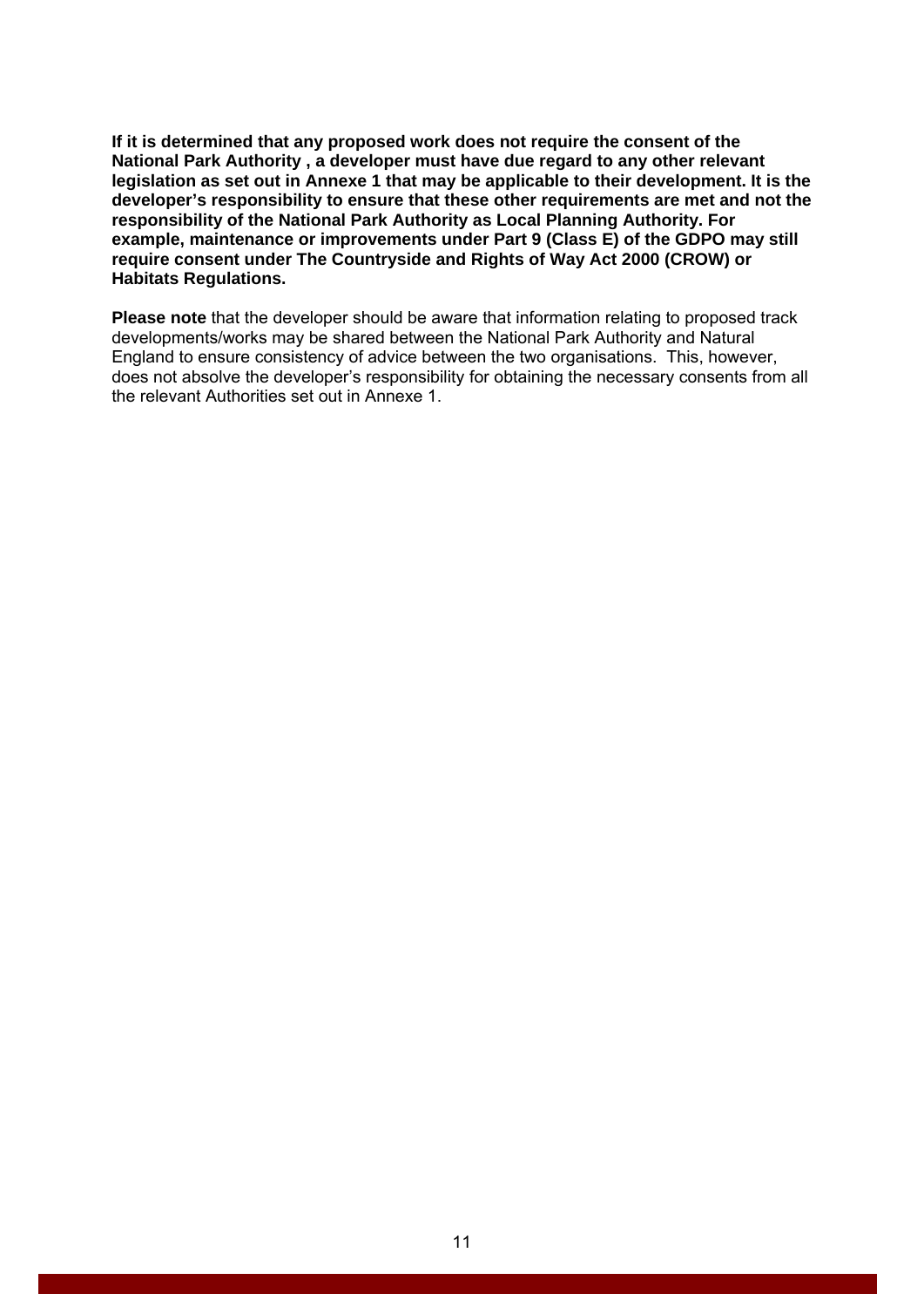#### **6. General Planning Advice in relation to New Tracks, Alterations to Existing Tracks or Repairs**

New, extended or altered tracks, or track maintenance, can have a significant impact on the appearance of the landscape, archaeology and on the biodiversity of an area. The National Park is a specially protected landscape. New track development across an open landscape can appear as a scar for many years, and can be readily visible from many public vantage points.

All new development in the countryside should be well designed, in keeping with its location, and be sensitive to the character of the countryside and local distinctiveness. In addition, within SACs and SPAs permission (planning or otherwise) can only be given where it can be demonstrated that the proposal will not have an adverse impact upon the site's integrity.

In planning new tracks, track extensions and alterations or track maintenance the following advice should be followed. (We do appreciate however that practicalities come into play, and that much of this advice is being followed already).

 Like for like surfacing should be used to ensure repair work is visually compatible with the existing track.

 Significant 'cut and fill' operations and changes in natural ground levels should be avoided.

 New or altered tracks should take the form of twin trods with grass or heather in between the wheelings taken from the working area. We believe this option may often be the best solution.

 Local materials should be used for surfacing to avoid materials being transported onto site and to ensure compatibility with the local ecology and landscape character.

 Light coloured surfacing such as limestone or hard core should be avoided as it can increase the visual prominence of the track. Limestone can also adversely affect the ecology and soil characteristics, especially when used in gritstone areas which are naturally acidic.

 The use or creation of borrow pits for surface materials may however affect local ecology and may require the consent of Natural England and planning consent dependant on the scale and extent of engineering works.

 Wherever possible new tracks should follow the routes of existing field boundary walls and hedges to avoid cutting across open fields and landscapes.

 Where it is not possible to follow existing field boundaries landscaping soft and hard (such as wall construction or hedgerow planting) may be required to help the track "fit" into the landscape.

 Open ditches adjacent to the new or altered track should be avoided as these are unsightly, are harmful to biodiversity and increase the visual impact of the track in the landscape.

Areas of known archaeology should be avoided to protect this rich heritage.

 Early engagement with the National Park Authority's planning officers and archaeologist is encouraged to resolve any concerns and to establish whether any form of planning consent or prior approval is required.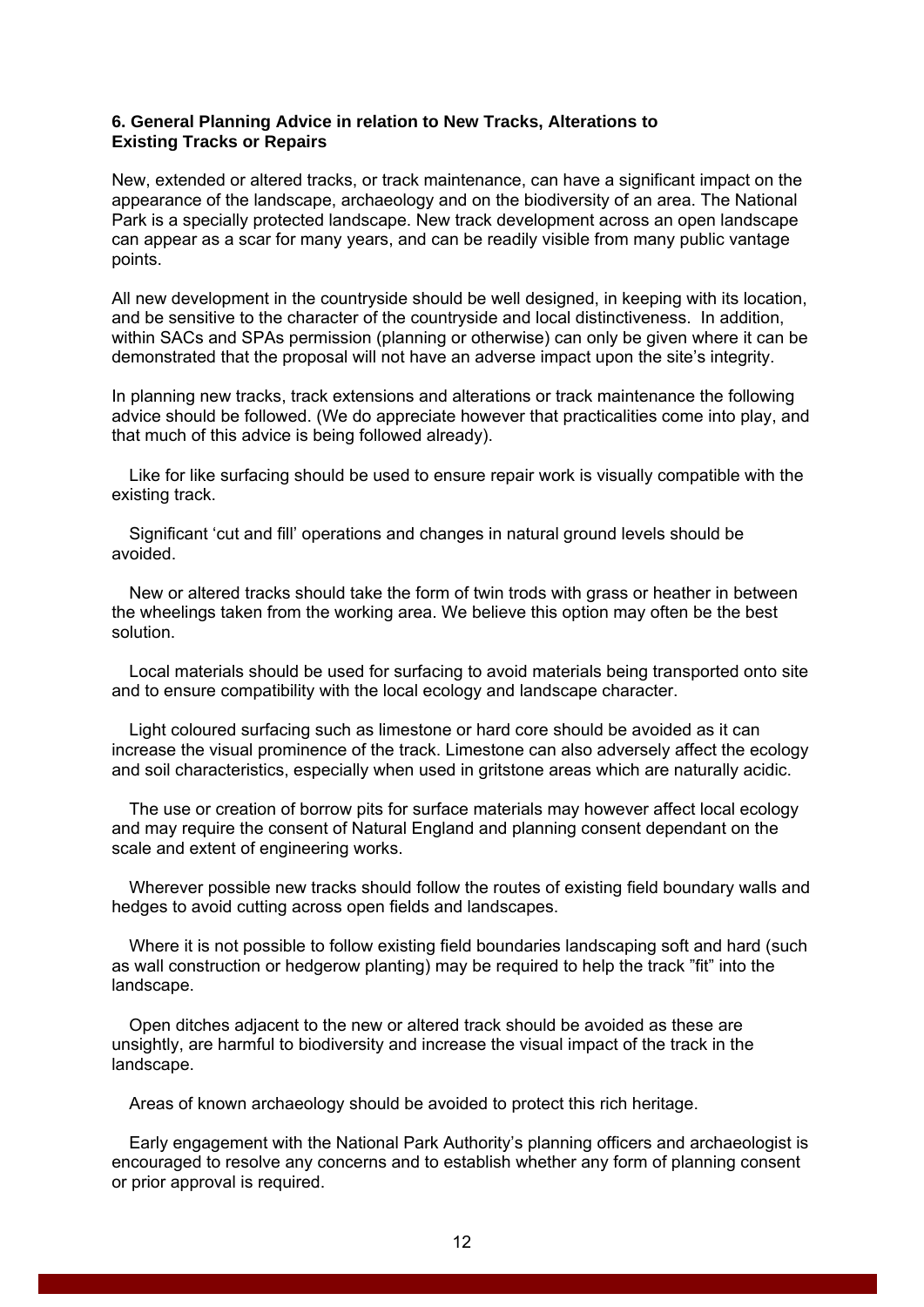# **7. Planning Enforcement Action**

In cases where we receive reports of new or altered tracks and we are not aware of the works and have received no planning application or application for prior approval we will investigate the matter as a possible breach of planning control. The National Park Authority has to investigate alleged breaches in planning control as part of its planning remit, and to take appropriate action depending on the outcome of any enforcement investigation. Enforcing planning control is vital to safeguard the quality of the landscape in National Parks and demonstrates an objective and consistent approach to development.

Breaches in planning control can be resolved in a number of ways including;

A decision by the Authority that it is not expedient to enforce.

Agreement by the developer to carry out agreed remedial work in an agreed timescale.

 An invitation to submit a retrospective planning application. (It should be noted that there is no retrospective mechanism for the prior approval procedure and so a retrospective planning application would be required in all cases where the works involve 'development'.)

The serving of a stop notice and/or enforcement notice.

The taking of direct action if a notice is not complied with.

Court action, if a notice fails to be complied with.

What action is appropriate will depend on the severity of the breach, the landscape impact and the developer's willingness to remedy the breach.

In order to avoid any enforcement action, land owners/developers are encouraged to seek early consultation with the Area Planning Officers in order to agree the extent of permitted development, or to agree what form of planning consent may be required.

The National Park also works in partnership, in a statutory and advisory capacity, with other enforcement bodies in their investigation and enforcement work. As part of this work, information may be shared with these agencies.

For the Authority's general approach to planning enforcement please refer to the 'Enforcement Charter' available on the web site: www.northyorkmoors.org.uk

**North York Moors National Park Authority December 2017**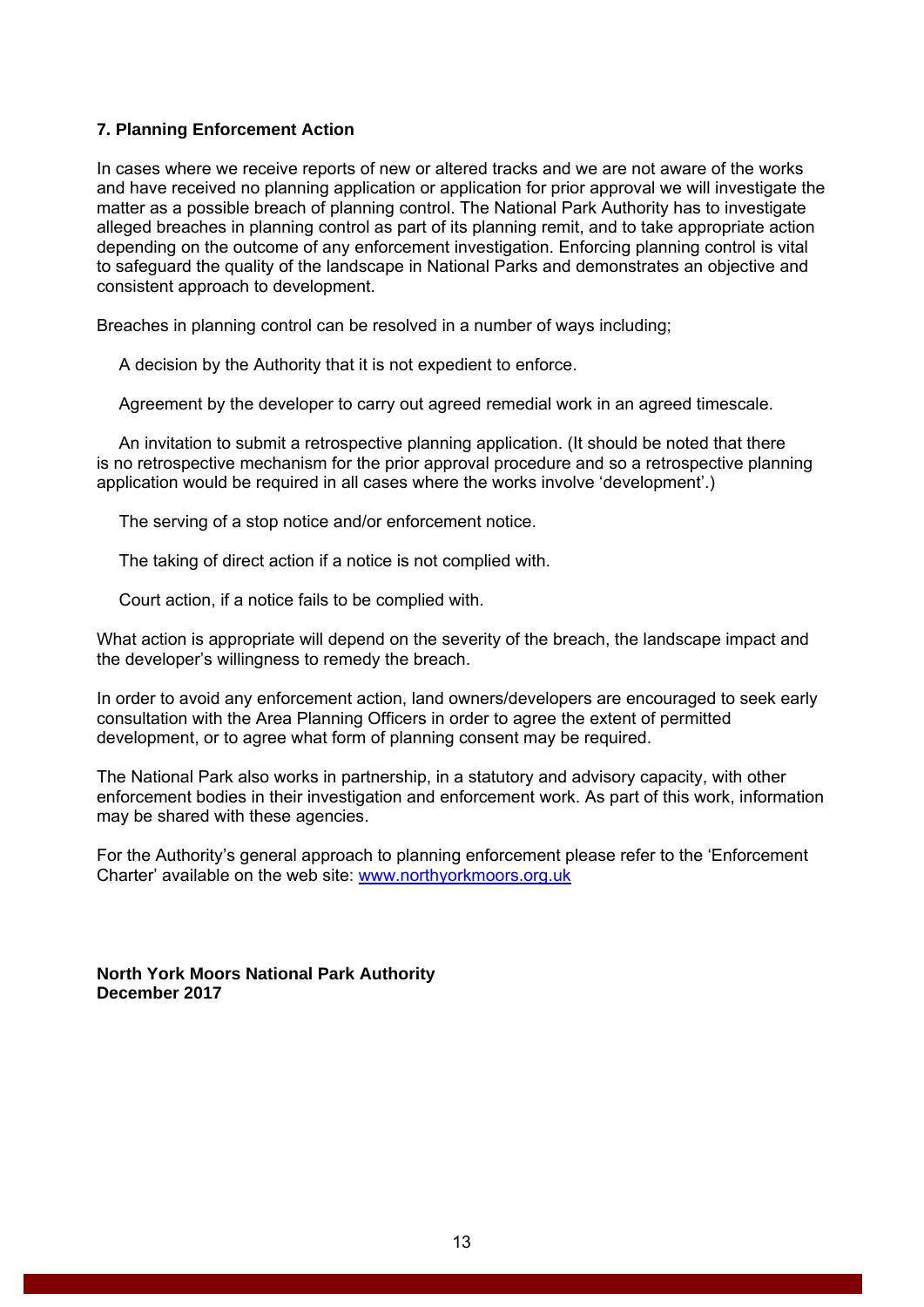#### **Annexe 1 Other Relevant Legislation and Contacts**

It should also be noted for completeness that large areas of the uplands in the National Park are designated as Sites of Special Scientific Interest (SSSI) under The Wildlife & Countryside Act 1981 (as amended by Schedule 9 to the Countryside & Rights of Way Act 2000).

This Act requires that all Owners and Occupiers provide written notice to carry out, cause or permit an operation (or operations) specified in the SSSI's notification, prior to undertaking these operations. These operations can then only be carried out with Natural England's written consent. (See Annexe 2 for contact details).

In cases where planning permission or prior approval under GDPO is required from the National Park Authority, for operations within a SSSI the above mentioned legislation makes it a requirement of the National Park Authority to consult with Natural England, and take into account any representations Natural England might make in respect of the impacts of the operations on the SSSI, before making a decision on whether to grant permission.

Many of the areas designated as SSSI's are also designated as Special Areas of Conservation (SAC) and Special Protection Areas (SPA) under The Conservation of Habitats and Species Regulations 2010.

Where operations are proposed that are likely to have a significant effect on the site (either alone or in combination with other plans or projects) and are not directly connected with or necessary to the management of that site, the legislation requires the competent authority to make an appropriate assessment of the implications for that site The competent authority (the National Park Authority in cases where planning permission or prior approval of the authority is required and Natural England where planning permission or GDPO are not relevant) may give consent for the operation only after having ascertained that the plan or project will not adversely affect the integrity of the site.

It is recommended that for any proposals potentially impacting upon a SAC/SPA that the land owner/developer submits a completed method statement in support of track related operations in order to provide Natural England with the necessary information it will require to give an opinion regarding the impact upon site integrity. For more information about Special Areas of Conservation and Special Protection Areas see https://www.gov.uk/guidance/conservationobjectives-for-land-based-protected-sites-in-england-how-to-use-the-site-advice

More information on designated sites can be found on Natural England's website www.naturalengland.org.uk/information\_for/sssi\_owners\_and\_occupiers.

Developments may require also require consent from the relevant Highways Authority where developments affect Pubic Rights of Way (PROWs), including footpaths bridleways (the National Park Authority has delegated responsibility for PROWs within the National Park under The Highways Act 1980). The Act states that without lawful authority or excuse, a person may be guilty of an offence if they make a ditch or excavation in a highway which consists of or comprises a carriageway, removes any soil or turf from any part of a highway, except for the purpose of improving the highway and with the consent of the highway authority for the highway, or deposits anything whatsoever on a highway so as to damage the highway.

Some developments on Common Land may also make relevant elements of The Commons Act 2006, particularly where construction activities inhibit access across a common or frustrate the ability of commoners to exercise their rights. Section 38 of the 'Act' concerning prohibition on works without consent, defines restricted works as works which have the effect of preventing or impeding access, works for the resurfacing of land, the erection of fencing, the construction of buildings and other structures, and the digging of ditches and trenches and the building of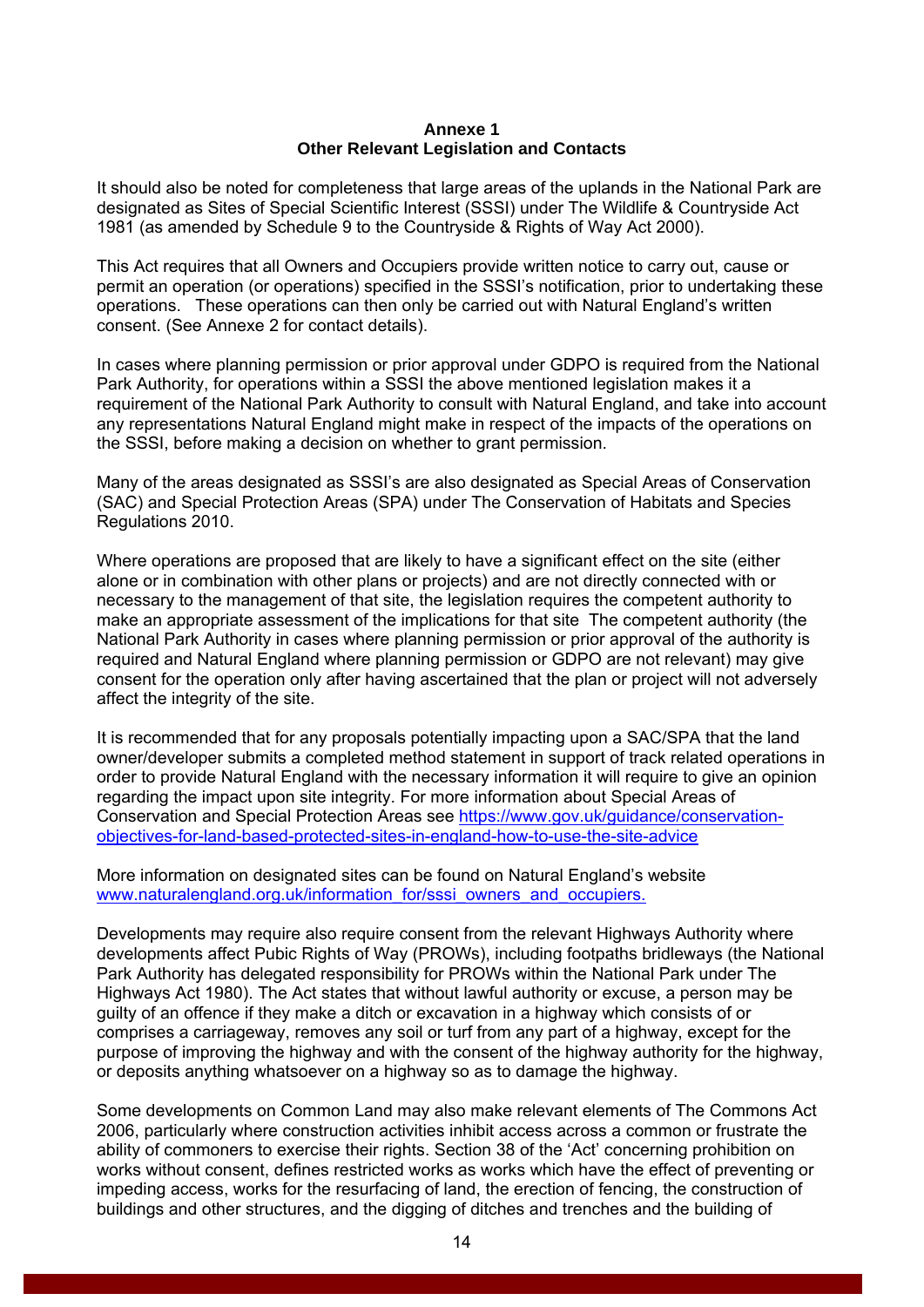embankments. Works that do not need section 38 consent include resurfacing which consists only of the repair (with a similar surface) of existing lawfully constructed footpaths, roads and car parks. If you consider this to be relevant to the proposed work the Planning Inspectorate is responsible for issuing consent for restricted works. Guidance sheets on what constitutes restricted works and application forms can be found on the Planning Inspectorates website at: http://www.planning-inspectorate.gov.uk

Some track development may affect a Scheduled Ancient Monument and written consent (Scheduled Ancient Monument Consent) of the Secretary of State is required prior to the commencement of works. Historic England is responsible for the administration of SMC and further advice in this respect can be found at: http://www.historicengland.org.uk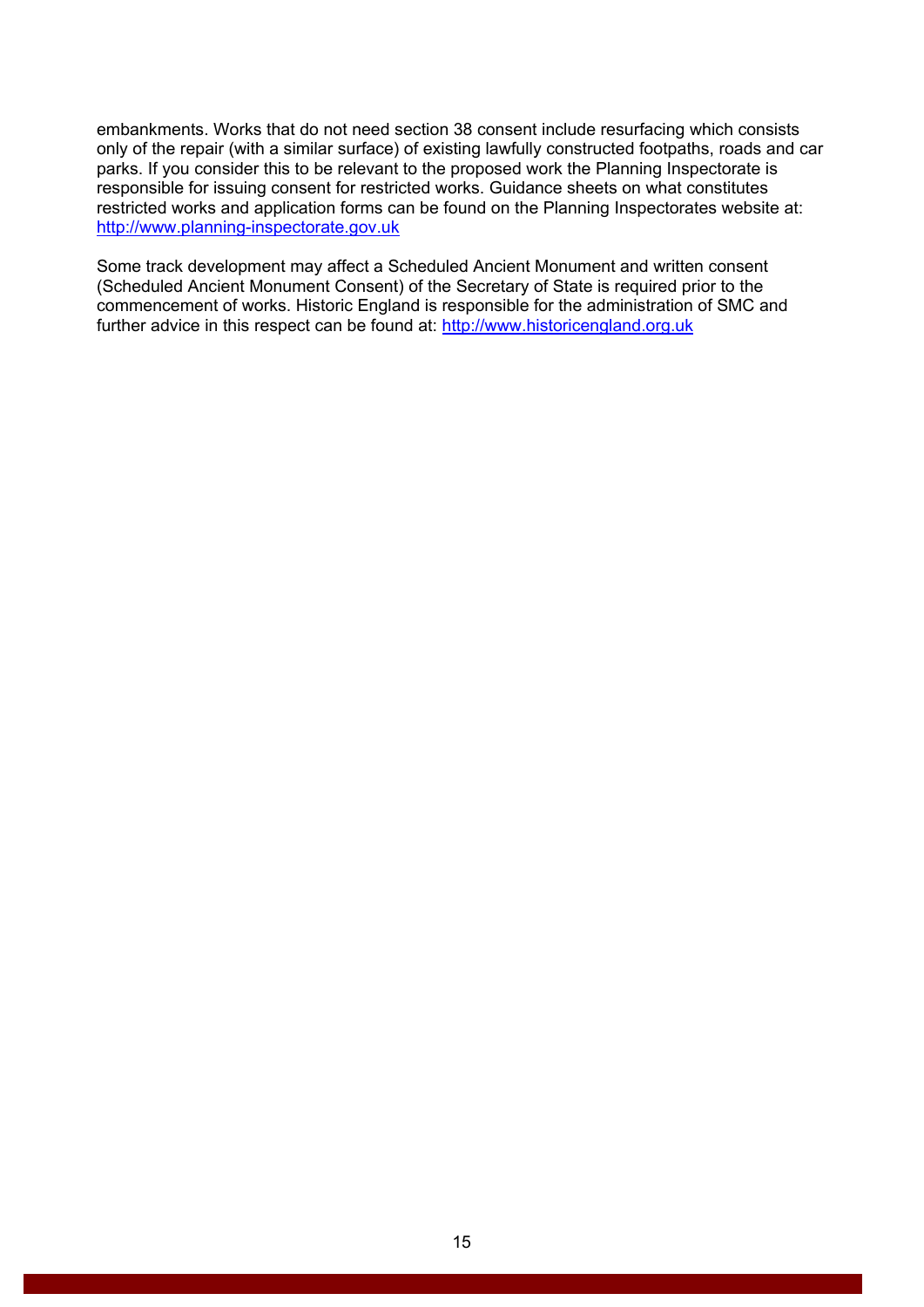# **Annexe 2 Useful Contact Details**

#### **North York Moors National Park Authority**

The Old Vicarage Bondgate **Helmsley** York, YO62 5BP Tel 01439 770657 Fax 01439 770691 E mail planning@northyorkmoors.org.uk www.northyorkmoors.org.uk

# **National Planning Portal**

www.planningportal.gov.uk

# **Royal Town Planning Institute**

www.rtpi.org.uk

# **Natural England (Yorkshire and the Humber Region)**

4<sup>th</sup> Floor, Foss House Kings Pool 1-2 Peasholme Green York, YO1 7PX Tel 0300 060 3900 Fax 0300 060 2356 E mail enquiries@naturalengland.org.uk www.naturalengland.org.uk

#### **Historic England (North East Region)**

Bessie Surtees House 41 – 44 Sandhill Newcastle upon Tyne, NE1 3JF Tel 0191 269 1255 E Mail northeast@HistoricEngland.org.uk www.historicengland.org.uk

#### **Planning Inspectorate**

Temple Quay House 2 The Square Temple Quay Bristol, BS1 6PN Tel 0117 372 6372 E mail enquiries@planning-inspectorate.gsi.gov.uk www.planning-inspectorate.gov.uk